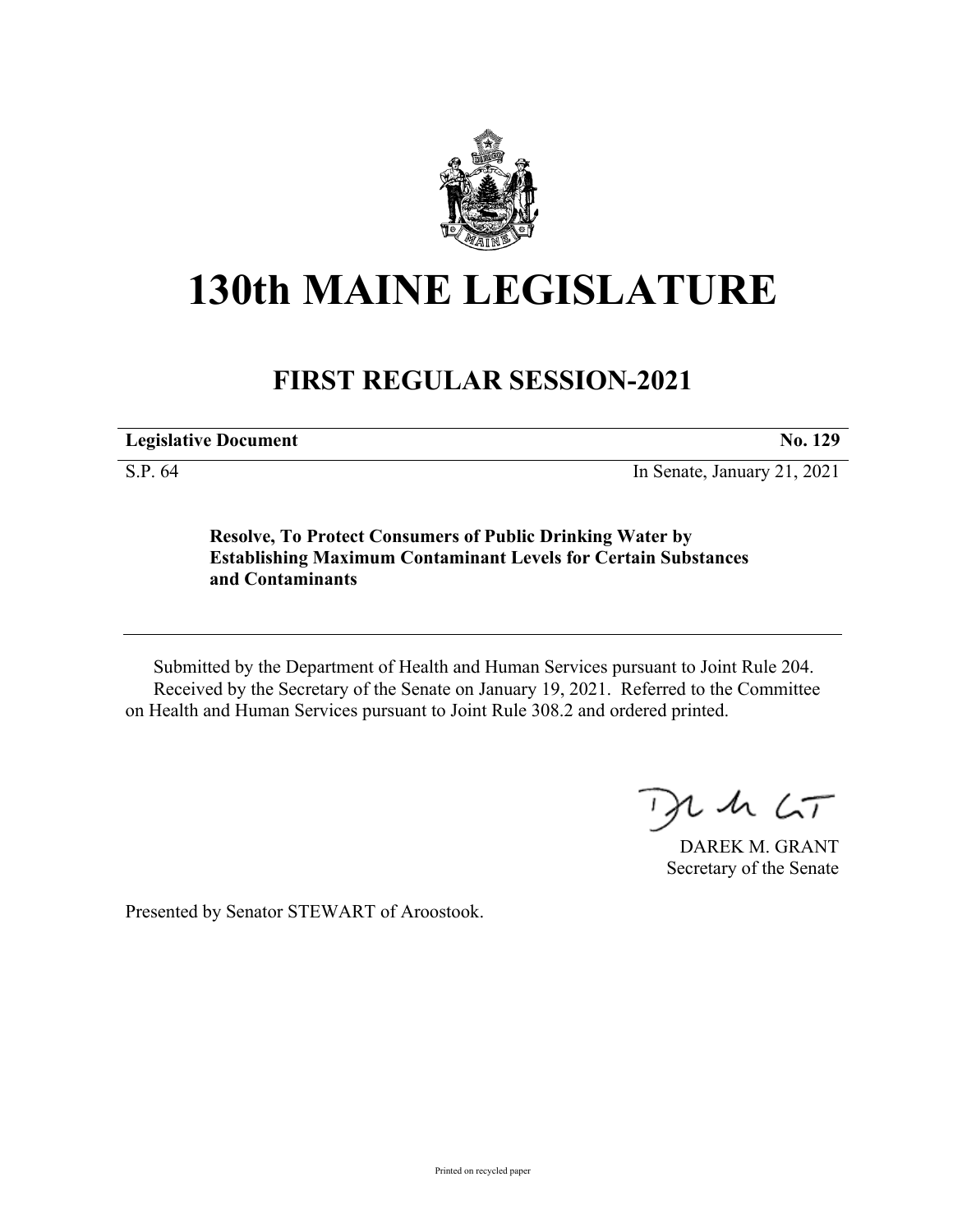1 **Sec. 1. Definitions. Resolved:** That, as used in this resolve, the following terms 2 have the following meanings.

3 1. "Community water system" has the same meaning as in the Maine Revised Statutes, 4 Title 22, section 2660-B, subsection 2.

5 2. "Department" means the Department of Health and Human Services.

6 3. "Nontransient, noncommunity water system" means a nontransient, noncommunity 7 water system described in the Maine Revised Statutes, Title 22, section 2660-B, subsection 8 5, paragraph A that is a school or child care facility regulated as a nontransient, 9 noncommunity water system under the federal Safe Drinking Water Act.

10 4. "Perfluoroalkyl and polyfluoroalkyl substances" or "PFAS" means a perfluoroalkyl 11 substance or polyfluoroalkyl substance that is detectable in drinking water using standard 12 analytical methods established by the United States Environmental Protection Agency, 13 including regulated PFAS contaminants.

14 5. "Regulated PFAS contaminants" means perfluorooctanoic acid, perfluorooctane 15 sulfonic acid, perfluorohexane sulfonic acid, perfluorononanoic acid and 16 perfluoroheptanoic acid.

17 **Sec. 2. Interim drinking water standard and testing requirements for**  18 **perfluoroalkyl and polyfluoroalkyl substances. Resolved:** That community water 19 systems and nontransient, noncommunity water systems shall comply with the provisions 20 of this section.

21 **1. Initial monitoring.** On or before December 31, 2022, all community water systems 22 and nontransient, noncommunity water systems shall conduct monitoring for the level of 23 PFAS detectable using standard laboratory methods established by the United States 24 Environmental Protection Agency in effect at the time of sampling. Monitoring under this 25 subsection must be conducted for all regulated PFAS contaminants and additional PFAS 26 included in the list of analytes in the standard laboratory methods established by the United 27 States Environmental Protection Agency in effect at the time of sampling.

28 **2. Subsequent monitoring.** After completion of initial monitoring under subsection 29 1, a community water system or a nontransient, noncommunity water system shall conduct 30 continued monitoring for the presence of regulated PFAS contaminants in drinking water 31 supplied by the water system as follows until the adoption of rules required under section 32 3.

33 A. If initial monitoring under subsection 1 detects the presence of any regulated PFAS 34 contaminants individually or in combination at or above the United States 35 Environmental Protection Agency health advisory level of 70 parts per trillion, the 36 community water system or nontransient, noncommunity water system shall conduct 37 continued quarterly monitoring until regulated PFAS contaminants are mitigated as 38 described in subsection 4.

39 B. If initial monitoring under subsection 1 detects the presence of any regulated PFAS 40 contaminants at or above each analyte's lowest concentration minimum reporting level 41 as specified in the standard laboratory methods established by the United States 42 Environmental Protection Agency in effect at the time of sampling and the level is 43 below the United States Environmental Protection Agency health advisory level of 70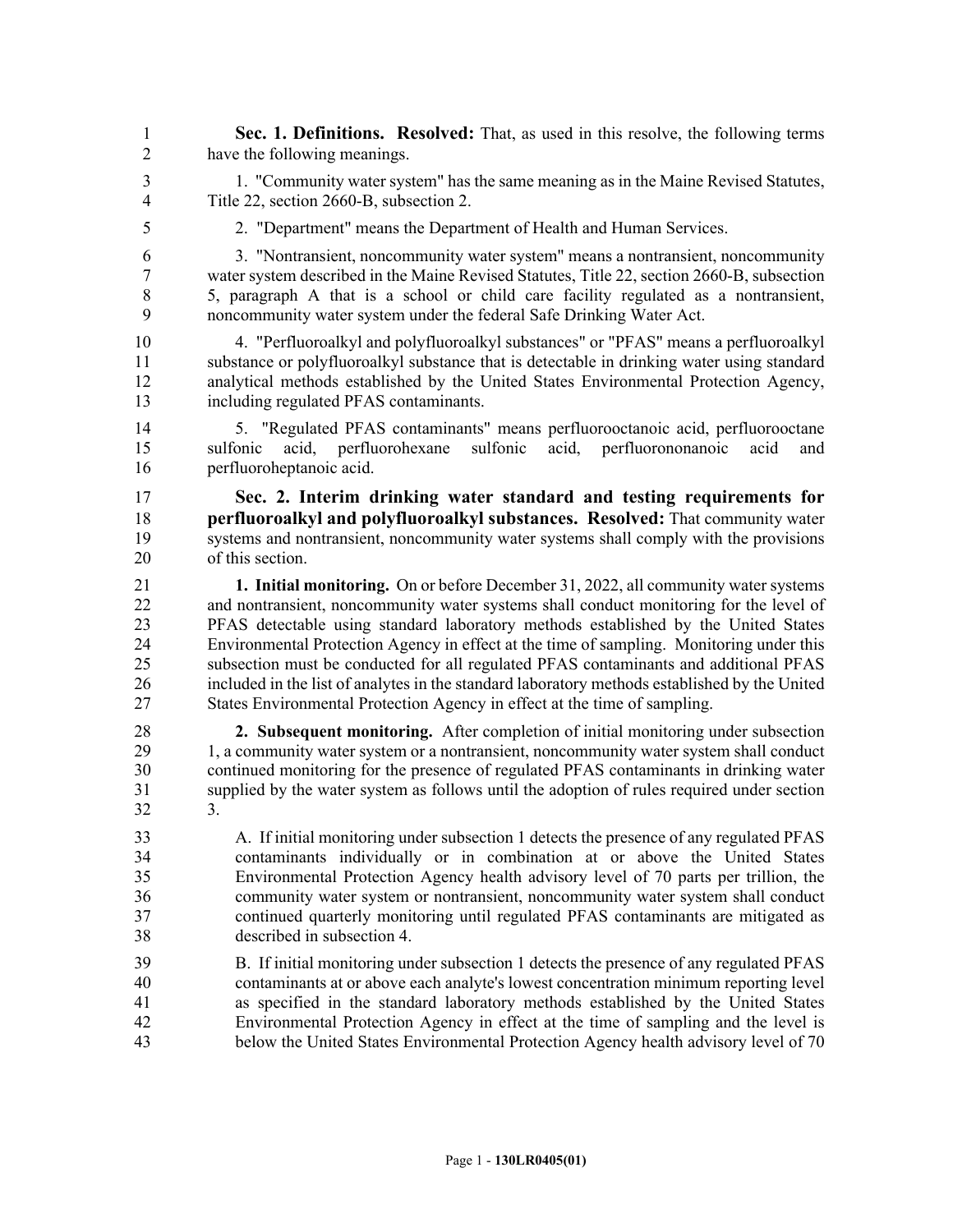- 44 parts per trillion, either individually or in combination with other detected regulated 45 PFAS contaminants, the community water system or nontransient, noncommunity water system shall conduct continued monitoring annually. 1 2 3
- 4 **3. Reporting.** Monitoring results must be reported to the department in accordance 5 with 10-144 C.M.R. Chapter 231, Section 6.
- 6 **4. Treatment; notice.** If monitoring results under subsection 1 or 2 confirm the 7 presence of any regulated PFAS contaminants individually or in combination in excess of 8 the United States Environmental Protection Agency health advisory level of 70 parts per 9 trillion, the department shall:
- 10 A. Direct the community water system or nontransient, noncommunity water system 11 to implement treatment or other remedies to reduce the combined levels of regulated 12 PFAS contaminants in the drinking water of the water system below the United States 13 Environmental Protection Agency health advisory level; and
- 14 B. Direct the community water system or nontransient, noncommunity water system 15 to issue a notice to all users of the water system to inform them of the detected PFAS 16 concentration and potential risk to public health until the treatment under paragraph A 17 is completed.
- 18 **5. Enforcement.** The department may enforce the requirements of this section under 19 the Maine Revised Statutes, Title 22, chapter 601, subchapter 2. A person may appeal the 20 acts or decisions of the department under this section in accordance with Title 22, chapter 21 601, subchapter 2-A.
- 22 **Sec. 3. Maximum contaminant level for perfluoroalkyl and polyfluoroalkyl**  23 **substances. Resolved:** That the department shall adopt a maximum contaminant level 24 for perfluoralkyl and polyfluoralkyl substances in accordance with this section.
- 25 **1. Advance notice of proposed rulemaking.** On or before August 1, 2023, the 26 department shall initiate a public notice and comment process for potential rulemaking by 27 publishing an advance notice of proposed rulemaking regarding the department's regulation 28 of regulated PFAS contaminants.
- 29 **2. Proposed rule.** On or before December 31, 2023, the department shall file a 30 proposed rule with the Secretary of State establishing a maximum contaminant level for 31 regulated PFAS contaminants and monitoring requirements for community water systems 32 and nontransient, noncommunity water systems.
- 33 **3. Final rule.** On or before June 1, 2024, the department shall file a final rule with the 34 Secretary of State regarding the regulation of regulated PFAS contaminants. The 35 department may adopt federal regulatory requirements established by the United States 36 Environmental Protection Agency, including maximum contaminant levels for regulated 37 PFAS contaminants, if the new federal requirements are the same as or more restrictive 38 than the interim drinking water standards described in section 2.
- 39 **Sec. 4. Repeal of interim drinking water standard and testing**  40 **requirements. Resolved:** That the interim drinking water monitoring requirements for 41 PFAS and regulated PFAS contaminants under section 2 are repealed on the effective date 42 of the rules required under section 3.